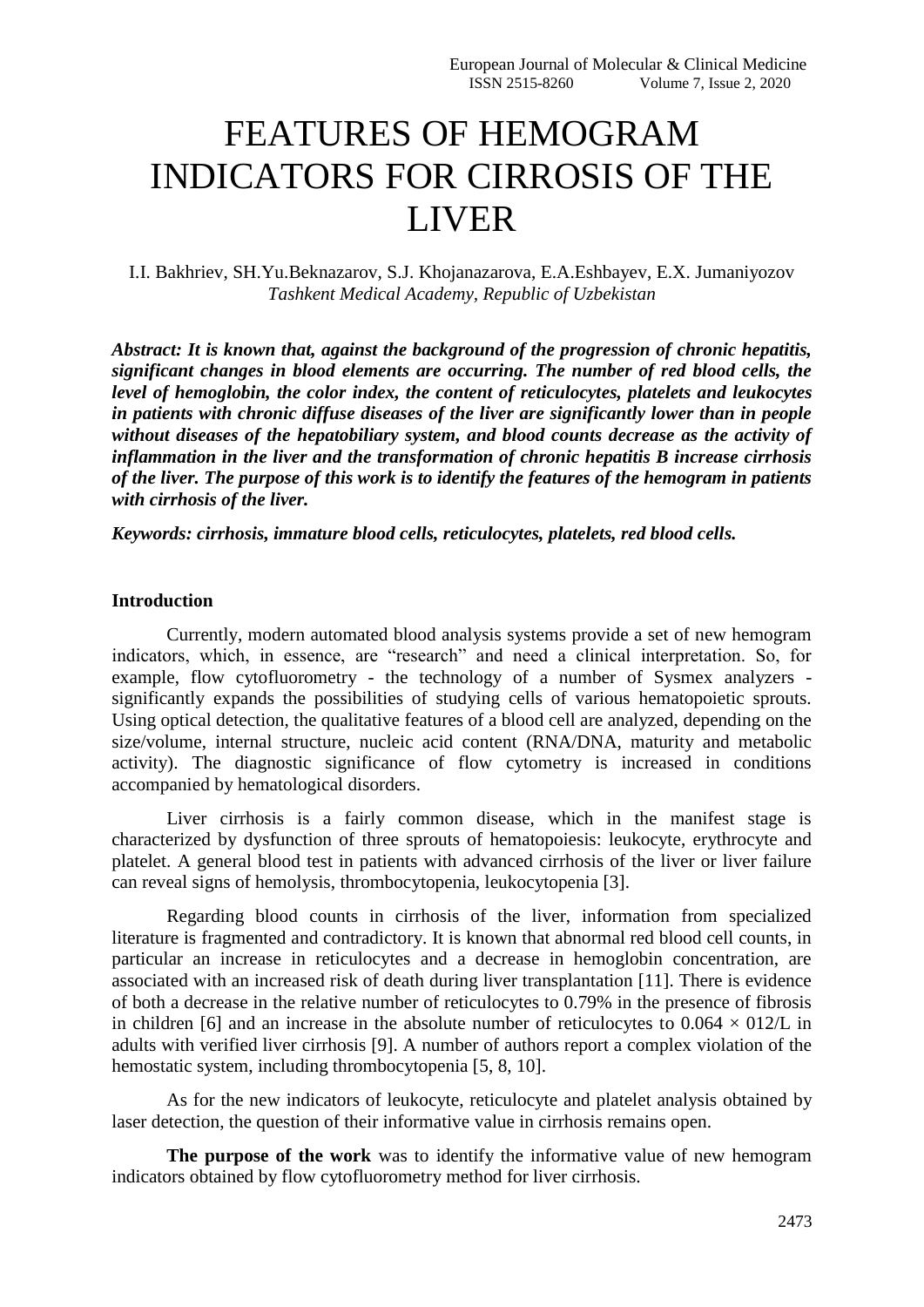**Material and methods.** We analyzed the results of complete blood count of individuals of the main and control groups.

The main group is represented by 64 patients with verified cirrhosis associated with thrombocytopenia. The structure of cirrhosis was as follows: 38 cases of viral etiology, 24 cases of nutritional toxicity, 2 cases of cryptogenic origin. The sample is represented by 30 men and 34 women aged 62.1±39.5 years.

The control group was formed of 70 healthy volunteers undergoing a routine preventive examination. The sample is represented by 35 men and 35 women  $55.3\pm28.7$ years.

Blood samples were examined on a Sysmex-XE 2100 analyzer. The following parameters were analyzed: 1) leukocyte count: white blood cell count (WBC, 109/L); relative amount of immature granulocytes (IG,%); the absolute number of immature granulocytes (IG, 109/l); 2) red blood cells and reticulocytes: the number of red blood cells (RBC, 1012/l); hematocrit (HCT,%); the average volume of the red blood cell (MCV, fl); the average hemoglobin content in the erythrocyte (MCH, PG); the average concentration of hemoglobin in red blood cells (MCHC, g/dl); coefficient of variation of red blood cells by volume (RDW,%); the relative number of fragmented red blood cells (Frg,%); relative reticulocyte count (Ret,%); the absolute number of reticulocytes (Ret, 1012/l); relative number of immature reticulocytes (IRF,%); the relative number of reticulocytes with low, medium and high fluorescence (LFR,%, MFR,% and HFR%); the average hemoglobin content in reticulocytes (Ret-He, PG); delta hemoglobin (D-He, pg); 3) platelet count: platelet count, measured in impedance mode (PLT, 109/L); platelet count measured in optical mode (PLT-O, 109/L); the relative number of immature platelets (IPF,%); platelet variation coefficient by volume (PDW,%); mean platelet volume (MPV, fl); the percentage of large platelets is greater than 12 fl (P-LCR,%); thrombocytes (PCT,%).

The analyzed parameters are divided into two groups: obtained using impedance, or conductometric technology (traditional parameters) and flow cytofluorometry (new parameters).

Statistical data processing was performed using Excell. The following statistical parameters were used: M — mean value, Sd — standard deviation, Sd. er. - standard error. Intergroup differences were evaluated based on Student's test at a significance level of p  $\leq 0.05$ . Statistically significant (p  $\leq 0.05$ ) Pearson correlation coefficients (g) were analyzed. To analyze the distribution of the indicator values, we calculated curves representing the probability density p (x) (the ratio of probability to the length of the interval) and representing a theoretical analogue of the histogram.

### **Results**.

Tables 1 and 2 present the results of the analysis of hemograms (traditional and new indicators) in patients with liver cirrhosis associated with thrombocytopenia, and individuals in the control group.

Table 1

Traditional blood counts for patients with cirrhosis associated with thrombocytopenia

| Indicators | Main group (cirrhosis) | Control group          |
|------------|------------------------|------------------------|
|            | $M \pm Sd$ (St. er.)   |                        |
| WBC, 109/L | $5.06 \pm 3.37(0.42)$  | $7,01 \pm 1,81$ (0,18) |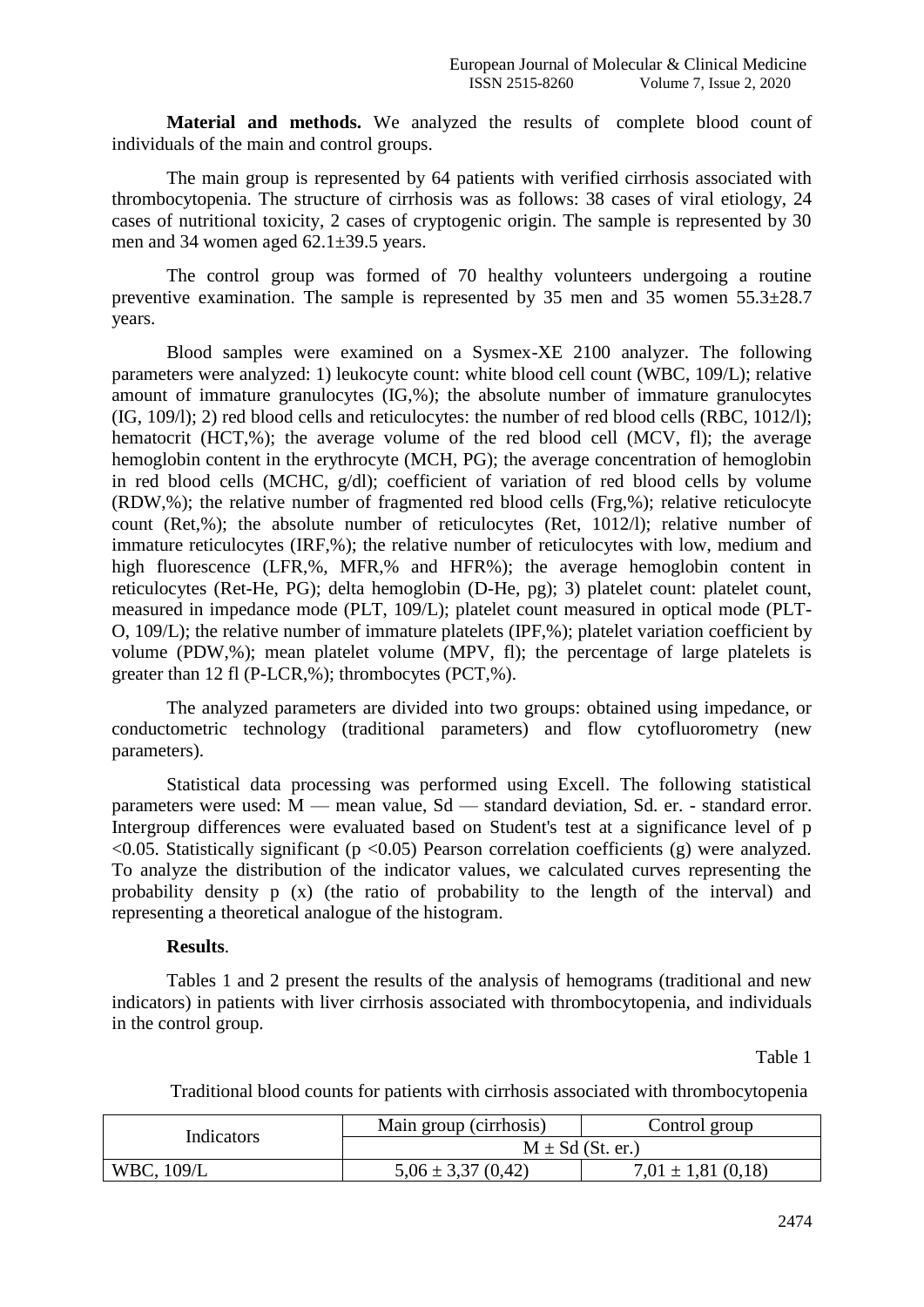| RBC, 1012/L | $4,02 \pm 0,75(0,09)$       | $4,94 \pm 0,53(0,05)$       |
|-------------|-----------------------------|-----------------------------|
| HGB, g/dl   | $11,49 \pm 2,10(0,26)$      | $13,95 \pm 1,57(0,16)$      |
| HCT, %      | $36,32 \pm 6,02$ (0,75)     | $44,94 \pm 3,58$ (0,36)     |
| MCV, fl     | $91,51 \pm 11,17$ $(1,4)^*$ | $91,84 \pm 3,8$ $(0,38)^*$  |
| PLT, 109/L  | $82,45 \pm 30,51$ (3,81)    | $256,03 \pm 53,36(5,31)$    |
| RDW, %      | $16,08 \pm 3,05$ (0,39)     | $13,15 \pm 0,76(0,08)$      |
| PDW, %      | $13,31 \pm 1,99$ $(0,29)^*$ | $13,17 \pm 1,66$ $(0,17)^*$ |
| MPV, %      | $11,19 \pm 0.91 \ (0.13)^*$ | $11,08 \pm 0,78$ (0,08)*    |
| $P-LCR, %$  | $34,4 \pm 7,27$ $(1,06)^*$  | $33,64 \pm 6,82$ (0,69)*    |
| PCT, %      | $0.09 \pm 0.03$ (0.01)      | $0.28 \pm 0.06(0.01)$       |

 European Journal of Molecular & Clinical Medicine ISSN 2515-8260 Volume 7, Issue 2, 2020

According to the tables, in patients with cirrhosis, compared with the control group, the number of leukocytes (WBC) was statistically significantly reduced to 5.06  $\pm$  3.37  $\times$ 09/L, the content of immature granulocytes (S) was increased to 0.44  $\pm$  0.77%, or 0.04  $\pm$ 0.15CH09/l. According to the results of an individual analysis, in 46.8% of the main group of people, leukocytopenia was registered (WBC <4.0 × 09/L).

Table 2

| Indicators   | Main group (cirrhosis)    | Control group              |
|--------------|---------------------------|----------------------------|
|              | $M \pm Sd$ (St. er.)      |                            |
| IG, $%$      | $0,44 \pm 0,77$ (0,10)    | $0,19 \pm 0,11(0,01)$      |
| IG, 109/L    | $0,04 \pm 0,15(0,02)$     | $0.01 \pm 0.01$ (0.00)     |
| PLT-O, 109/L | $92,08 \pm 32,30$ (4,04)  | $290,81 \pm 61,53(6,28)$   |
| IPF, $%$     | $3,23 \pm 1,7$ (0,22)     | $1,89 \pm 1,16(0,12)$      |
| Ret, %       | $1,99 \pm 1,54(0,19)$     | $1,10 \pm 0,33$ (0,03)     |
| Ret, 1012/L  | $0.07 \pm 0.04$ (0.00)    | $0,05 \pm 0,02$ (0,000)    |
| IRF, $%$     | $5,03 \pm 4,85$ (0,61)    | $3,35 \pm 1,78$ (0,18)     |
| LFR, $%$     | $94,97 \pm 4,84$ (0,61)   | $96,59 \pm 1,82$ (0,18)    |
| MFR, %       | $4,56 \pm 4,15(0,52)$     | $3,18 \pm 1,67$ (0,17)     |
| HFR, %       | $0.47 \pm 0.9$ (0.11)     | $0,18 \pm 0,20$ (0,02)     |
| Ret-He, pg   | $29,15 \pm 5,52(0,69)$    | $32,54 \pm 1,32(0,13)$     |
| D-He, pg     | $2,71 \pm 1,97$ $(0,25)*$ | $2,90 \pm 0,72$ $(0,07)^*$ |
| Frg, %       | $0.83 \pm 1.21$ (0.15)    | $0.10 \pm 0.14$ (0.01)     |

Flow cytometry in patients with cirrhosis associated with thrombocytopenia

Compared with the control group, the values of traditional erythrocyte indices (the number of red blood cells, hematocrit, hemoglobin concentration) in patients with cirrhosis are statistically significantly reduced ( $p \le 0.05$ ), and the coefficient of variation of erythrocytes in volume was significantly increased (see Table 1). There was a lack of intergroup differences regarding the average volume of red blood cells ( $p > 0.05$ ).

It was found that with cirrhosis of the liver associated with thrombocytopenia, the platelet count, calculated by the impedance method (PLT), was significantly reduced to 82.45  $\pm$  30.5L109 / L (see Table 1). The platelet count, measured in the optical mode of the analyzer (PLT-O), is 10.5% higher than PLT, and is  $92.08 \pm 32.30 \times 09$  / L (see table 2). Against the background of thrombocytopenia, a statistically significant increase in immature platelets (IPF) was recorded to 3.23  $\pm$  1.7%. According to the results of the correlation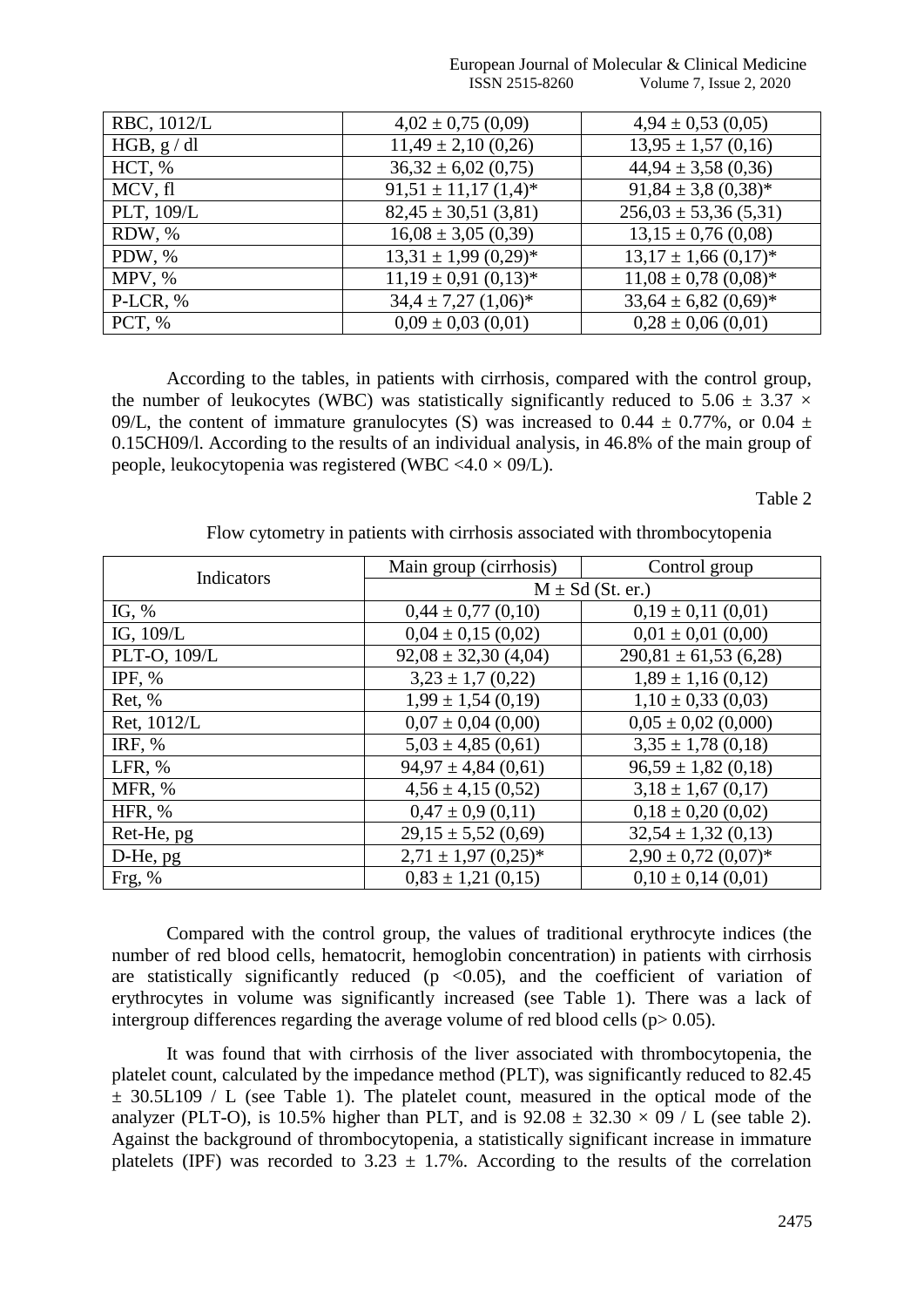analysis, there was an inverse relationship between the platelet count, measured in the optical mode, and the number of their immature forms (*r*= -0.45).

The fig. 1 shows histograms of the distribution of immature platelet values of the main and control groups.



Fig.1.Histograms of the distribution of immature platelet counts.

According to fig. 1 most likely value (distribution mode) of IPF for cirrhosis associated with thrombocytopenia is 4.5%, while in individuals in the control group it is 2%. According to the results of an individual analysis, in 6 patients IPF significantly exceeds the norm and amounts to 6-10%.

The intergroup comparative analysis did not reveal significant differences regarding the traditional indicators of platelet cell series (PDW, MPV, P-LCR), p> 0.05. A statistically significant decrease in thrombocrit (PCT) in patients with cirrhosis is due to the presence of thrombocytopenia.

In patients of the main group, there was a statistically significant increase in the relative and absolute content of reticulocytes to 1.99%, or  $0.07 \times 012 / L$  (see table. 2). Significant differences were revealed regarding other indicators of reticulocyte analysis. In particular, the content of immature reticulocytes (IRF) in case of cirrhosis is increased to 5.03  $\pm$  4.85%, which is 33.4% higher than the value of the same indicator in the control group. Since the fraction of immature reticulocytes is composed of low and high fluorescence reticulocytes, an increase in IRFis obviously associated with an increase in the fractional contribution of HFR and MFR to the total reticulocyte pool. In general, with cirrhosis of the liver associated with thrombocytopenia, a tendency toward rejuvenation of the reticulocyte formula is recorded.

In patients of the main group, the average hemoglobin content in reticulocytes (Ret-He) was statistically significantly reduced to  $29.15 \pm 5.52$  pg (p <0.05). Decrease in Ret-He associated with anemic syndrome, which, according to WHO criteria, was registered in 72% of patients in the main group. However, in 67% of cases, Ret-He did not fit into the reference norms, which, according to the literature, were 28–35 pg [4].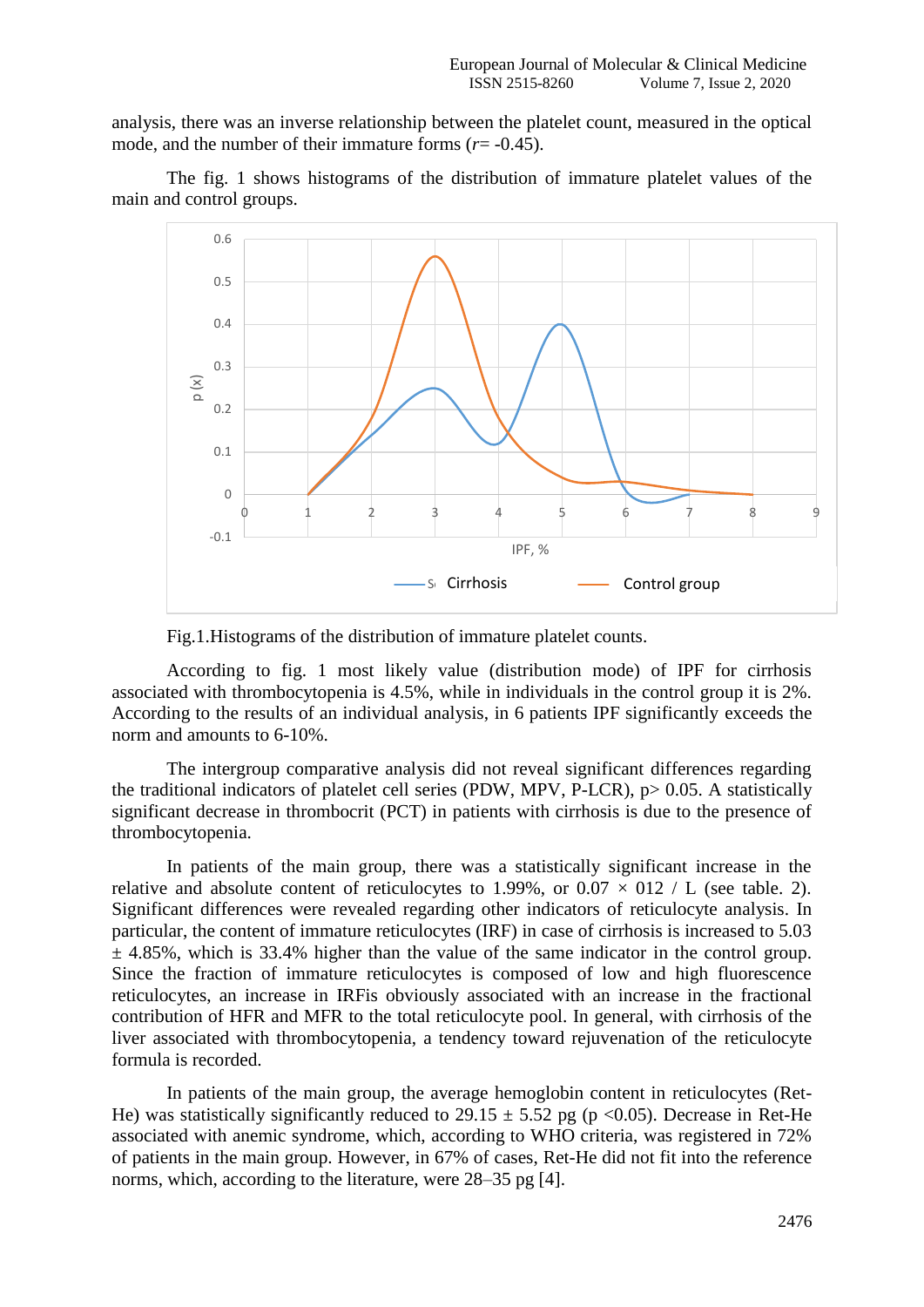It was found that the number of fragmented red blood cells (Frg) in patients with cirrhosis is 88% higher than that of the control group and is  $0.83 \pm 1.21$ %. Fig. 2 shows the variation series of Frgin the analyzed samples.



Fig.2. Histograms of the distribution of the number of fragmented red blood cells.

According to fig. 2 in case of cirrhosis of the liver, the distribution of Frgvalues is described by a gentle curve with pronounced right-side asymmetry; the maximum value of the indicator is 6%. According to individual analysis, in 40% of patients, the content of schistocytes is increased by more than 10 times. So, in 28.1% of patients, Frg≥ 1%, and in 9.4% of Frg  $> 3\%$ . In individuals of the control group, the histogram Frgis sharply vertex, the most probable value of the indicator (mode) is 0.5%, and the maximum value of the indicator is 1.2%.

According to the data obtained (see Table 2), the value of delta hemoglobin (D-He) did not statistically significantly differ between the individuals of the main and control groups, amounting to  $2.71 \pm 1.97$  and  $2.9 \pm 0.72$  pg, respectively.

According to data analysis in the control group, the number series of D-He accepts a region of positive values, the distribution is close to "normal" Gaussian. The most likely indicator value is 2.5 pg. In case of cirrhosis associated with thrombocytopenia, the range of variation of D-He includes both the region of negative and the region of positive values, varying in the interval -3.5-7.5 pg. Individual analysis showed that negative values of D-He  $\leq 0$  pg were registered in 6.3% of individuals in the main group. High positive values of the indicator (D-He> 4 pg), not found in the norm, were recorded in 22% of cases of cirrhosis. Correlation analysis showed the presence of close direct relationships between the level of delta hemoglobin and the hemoglobin content in reticulocytes  $(r = 0.57)$ , as well as the number of immature granulocytes  $(r = 0.45)$  in conditions of impaired synthetic liver function.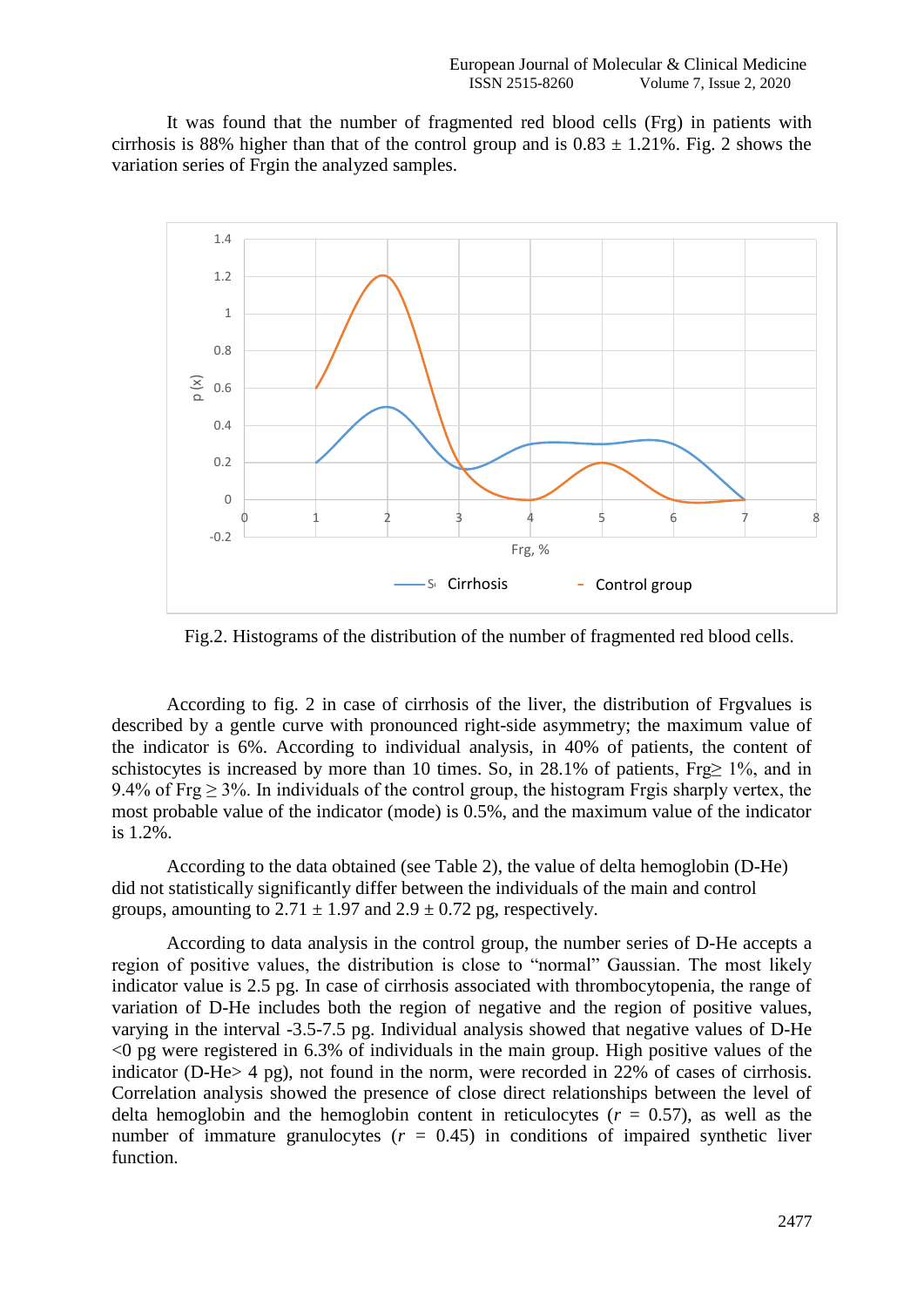## **Discussion**

Laboratory parameters for liver cirrhosis in most cases do not depend on the etiology of the disease and are mainly due to the level of hepatocellular insufficiency. When evaluating liver function, it is generally accepted to focus on biochemical tests, while the diagnostic significance of flow cytometry indicators, as a rule, remains beyond the scope of clinical interpretation.

Previously, the absence of a significant mathematical relationship between new hemogram parameters (relative and absolute number of reticulocytes, the number of immature platelets, delta hemoglobin level, average hemoglobin content in reticulocytes, and the number of fragmented red blood cells) with gender and age has been established [1]. Relative stability is normal, low biological variability, obviously, increases the clinical significance of these parameters in the conditions of pathology.

It is known that with cirrhosis of the liver, as a rule, all hematopoietic sprouts are affected. The tendency to leukocytopenia and rejuvenation of the leuko-formula revealed as a result of the study corresponds to generally accepted ideas about the mechanisms of granulocytopoiesisdisturbance in case of impaired liver function. Against the background of splenomegaly, which is a frequent companion of cirrhosis, accelerated destruction of neutrophils and the shortened period of their circulation in the vascular bed [4] cause a decrease in the total content of blood leukocytes. In this case, there is a delay in the maturation of some granulocytes at the stage of promyelocyte ,myelocytes or metamyelocytes. Probably, here, on the basis of the "feedback" principle, the decrease in the content of mature blood cells at the periphery is compensated by the accelerated exit of granulocytes from the bone marrow depot, including a low degree of maturity.

The red blood picture reflects the features of the kinetics and functional activity of the corresponding hematopoietic cells in cirrhosis. The proliferation rate and the level of hemoglobinization, the residence time of cells in the bone marrow, and the duration of circulation in the peripheral blood of mature cellular elements are changing. According to the data obtained, in the patients of the main sample, anemia was moderate, the values of erythrocyte indices (RBC, HGB, Hct) were reduced by 17–20% compared with the norm.

The pathogenesis of hematological disorders in cirrhosis is multifactorial. Particular importance is attached to hemolytic processes, sequestrating role of the spleen, autoimmune and toxic mechanisms. Interestingly, according to the results of the study, the absence of a statistically significant increase in the average volume of red blood cells (MCV) was recorded in the main sample, which would be natural for liver disease. Along with other possible factors, the genesis of anemia in this case is probably due mainly to a violation of the hemoglobinization and maturation of erythroid elements of the bone marrow.

Thrombocytopenia in cirrhosis of the liver is a manifestation of hypersplenism and is due to increased consumption due to increased sequestration, inhibition of megakaryocyte activity and a decrease in thrombopoietin production [10]. According to the data obtained, the platelet content measured in the optical unit of the analyzer (PLO-O) reliably reflected the true number of cells due to the correct identification of giant platelets (in the impedance method, large platelets are erroneously counted as red blood cells).

Regardless of the genesis, the number of platelets in the peripheral blood is regulated in accordance with general biological laws: excess inhibits thrombocytopoiesis, and thrombocytopenia stimulates. Indeed, compared with the control group with cirrhosis, an increase of 41% in the share contribution of immature platelets to the total platelet pool was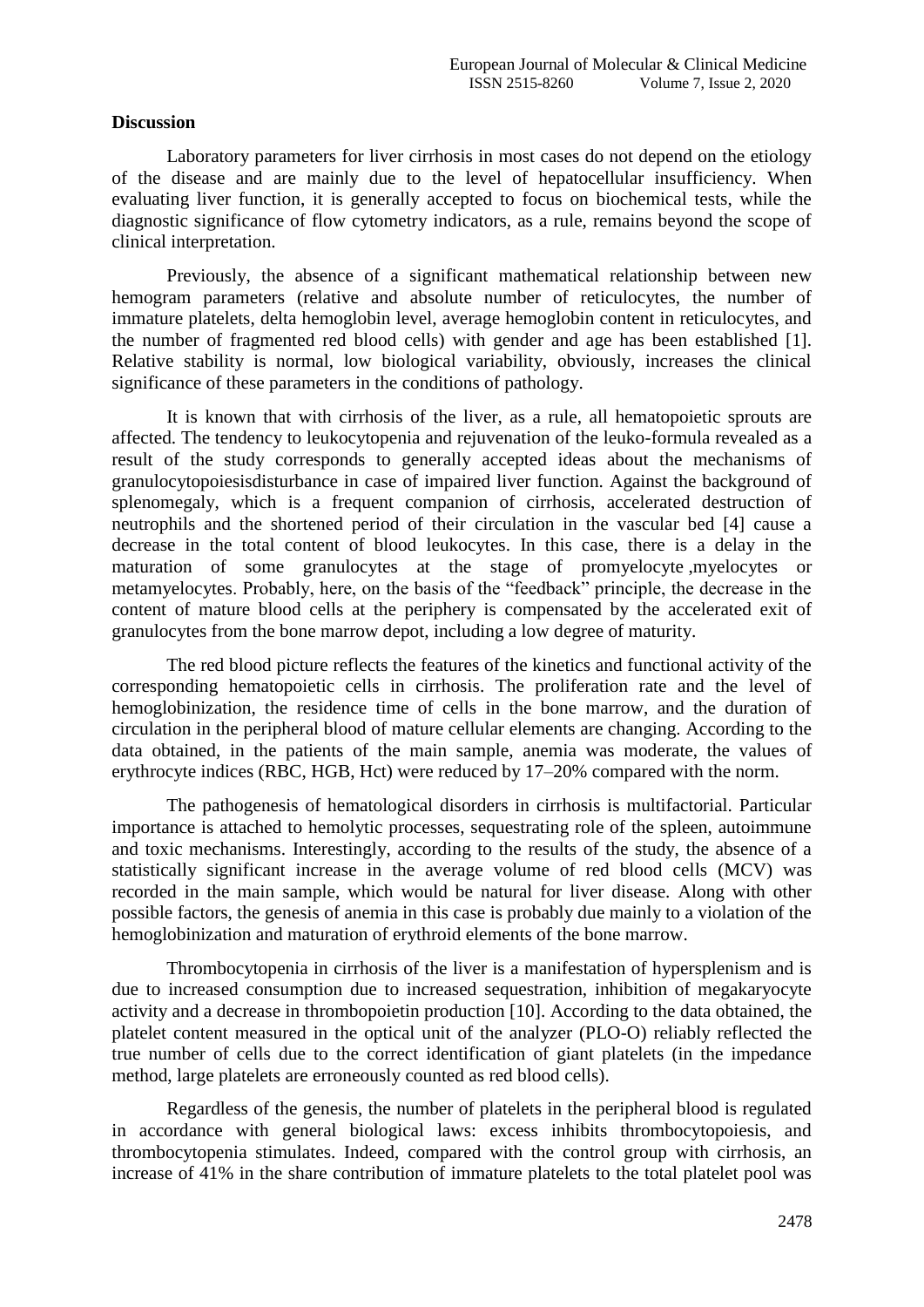recorded. An increase in IPF indicated that the proliferation processes at the bone marrow level were not impaired, and even accelerated thrombocytopenia of large platelets may occur, and the genesis of thrombocytopenia is mainly due to accelerated cell consumption at the periphery.

It was found that the values of the routine indices of platelet analysis (PDW, MPV and P-LCR) did not significantly differ in the main and control groups ( $p > 0.05$ ). The absence of statistically significant correlations with hemogram indices additionally offset the diagnostic significance of the tests. According to early research results [2], data are provided on the low informative value of P-LСR and MPV in the differential diagnosis system for pregnant thrombocytopenia.

The results of the study showed that from the entire spectrum of platelet parameters, the optical detection indices (IPF, PLT-O) most adequately reflected the characteristics of thrombocytopoiesisin cirrhosis of the liver. The relevance of measuring indicators increases in cases of severe thrombocytopenia associated with the need for a clinical decision.

Indirect markers of the functional activity of bone marrow cells are indicators of the reticulocytesseries sensitive to erythropoietin. Normally, erythropoietin is not only the main stimulator of proliferation of red blood cells, but also an inducer of the formation of megakaryocytes, an increase in the number and reactivity of platelets [8]. In this regard, it would be logical to assume the presence of a direct relationship between immature cells of erythrocyte and platelet hematopoietic cells. However, the results of the correlation analysis indicated the absence of the expected dependence ( $r \approx 0$ ).

In patients with cirrhosis of the liver on the background of rejuvenation of the reticulocyte formula, a significantly higher number of reticulocytes compared with the norm was observed (see Table 2). Individual analysis showed that in 36% of cases, the relative content of reticulocytes exceeds 2%, and in 8% of patients, the Ret% is higher than 5%. The content of immature reticulocytes in 12% of patients exceeds 14%, while in the control group IFR  $3.35 \pm 1.78$ %. With cirrhosis of the liver, an increase in the total number of reticulocytes, as well as the fractional contribution of fractions of a low degree of maturity (IFR, HFR, MFR), is due to several factors. The leading mechanism here is probably hemolysis, which stimulates erythropoiesis according to the feedback principle. The presence of a hemolytic component in liver cirrhosis was also additionally evidenced by a statistically significant increase in fragmented red blood cells: the value of Frg in individuals of the main and control groups differed by more than 8 times.

Special attention should be paid to a new research indicator, delta hemoglobin (D-He), which is the mathematical difference between the average hemoglobin content in reticulocytes and the average hemoglobin content in red blood cells. In healthy people, the value of D-He is always positive and ranges from 2-4 pg. Negative values of D-He are not common, for example, with anemia of chronic diseases. In case of inflammation, hepcidine, synthesized by the liver, blocks transfer of iron by transferrin, which leads to a deficiency of iron available for erythropoiesis [12].

According to the data obtained, pathologically high or low values (2pg>D-He> 4 pg) were recorded in 46% of cases of cirrhosis. In a small part of patients  $(6.3\%)$ , D-He <0. Negative values of D-He are obviously due to concomitant inflammation. In conditions of impaired synthetic function of the liver, a statistically significant decrease in the hemoglobin content in reticulocytes (Ret-He) indicated the limited availability of iron for hematopoiesis and generally confirmed the above trend.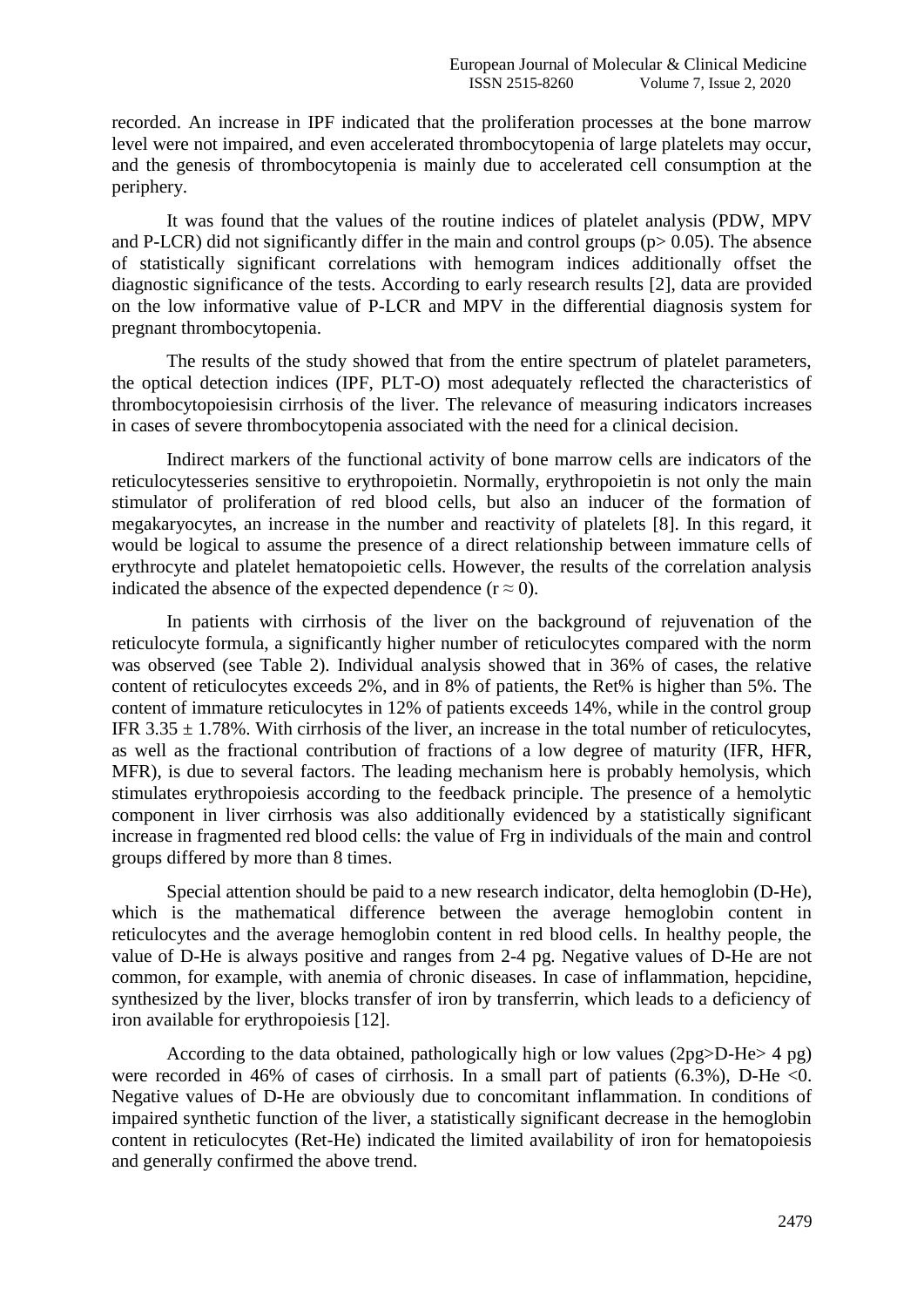Changes in the functional characteristics of red blood cells in liver pathology are not limited to reticulocytes. At the same time, disturbances occur at the level of mature red blood cells. At high delta hemoglobin (D-He> 4 pg), the reticulocytes are saturated with iron. And in the genesis of the disorder, hemolysis mechanisms in the peripheral bloodstream and destruction of functionally defective red blood cells in the spleen come first. The latter is due to the fact that with cirrhosis, the synthesis of metabolites necessary for erythropoiesis, including vitamin B12, is impaired. Therefore, individual lines of red blood cells are represented by hemoglobinization ofmegalocytes: functionally inferior, short-lived and osmotically unstable.

# **Conclusions**

In patients with cirrhosis associated with thrombocytopenia, the platelet count, measured in the optical mode (PbT-O), is 10.5% higher than that calculated by the impedance method. In the case of critically low platelet concentrations, it seems appropriate to focus on PbT-O as the most adequately reflecting the true number of platelets.

The number of immature platelets in patients with cirrhosis associated with thrombocytopenia is statistically significantly increased to  $3.23 \pm 1.7$ %, which indicates the activation of bone marrow thrombocytopenia. The degree of "request" for immature cells is regulated by the feedback principle.

Estimated platelet counts (PDW, MPV and P-LCR) do not provide additional information characterizing the characteristics of thrombocytopoiesis in cirrhosis associated with thrombocytopenia.

It was established that with cirrhosis of the liver there is a dissociation between the content of leukocytes and the number of immature granulocytes: the tendency of leukocytopenia is accompanied by a "left shift" of the cellular composition of blood.

Compared with the control group, for cirrhosis associated with thrombocytopenia, the relative and absolute number of reticulocytes were statistically significantly increased, the average hemoglobin content in reticulocytes was reduced, and the reticulocyte formula was rejuvenated ( $p < 0.5$ ).

Delta hemoglobin (D-He) in case of cirrhosis associated with thrombocytopenia takes both positive and negative values. Negative D-He values are associated with a concomitant inflammatory component. A direct relationship between D-He and the hemoglobin content in reticulocytes ( $r = 0.57$ ), D-He and the number of immature granulocytes ( $r = 0.45$ ) was revealed.

With cirrhosis of the liver, a statistically significant increase compared with the norm of the average content of fragmentocytes  $(0.83 \pm 1.21\%)$  and / or the level of delta hemoglobin (D-He $> 4$  pg) is probably due to the concomitant hemolytic component, characteristic of liver pathology.

### **References**:

[1] Rui Huang, Jian Wang, Linda Henry, Zhaoping Zhang, ChaoW[uSAT-144-](https://www.sciencedirect.com/science/article/pii/S0618827819313830) Red blood cell [distribution](https://www.sciencedirect.com/science/article/pii/S0618827819313830) width to albumin ratio as a novel prognostic indicator for patients with chronic [hepatitis B-related](https://www.sciencedirect.com/science/article/pii/S0618827819313830) liver cirrhosis Journal of [Hepatology](https://www.sciencedirect.com/science/journal/01688278) Volume 70, Issue 1, Supplement April 2019Pages e694-e695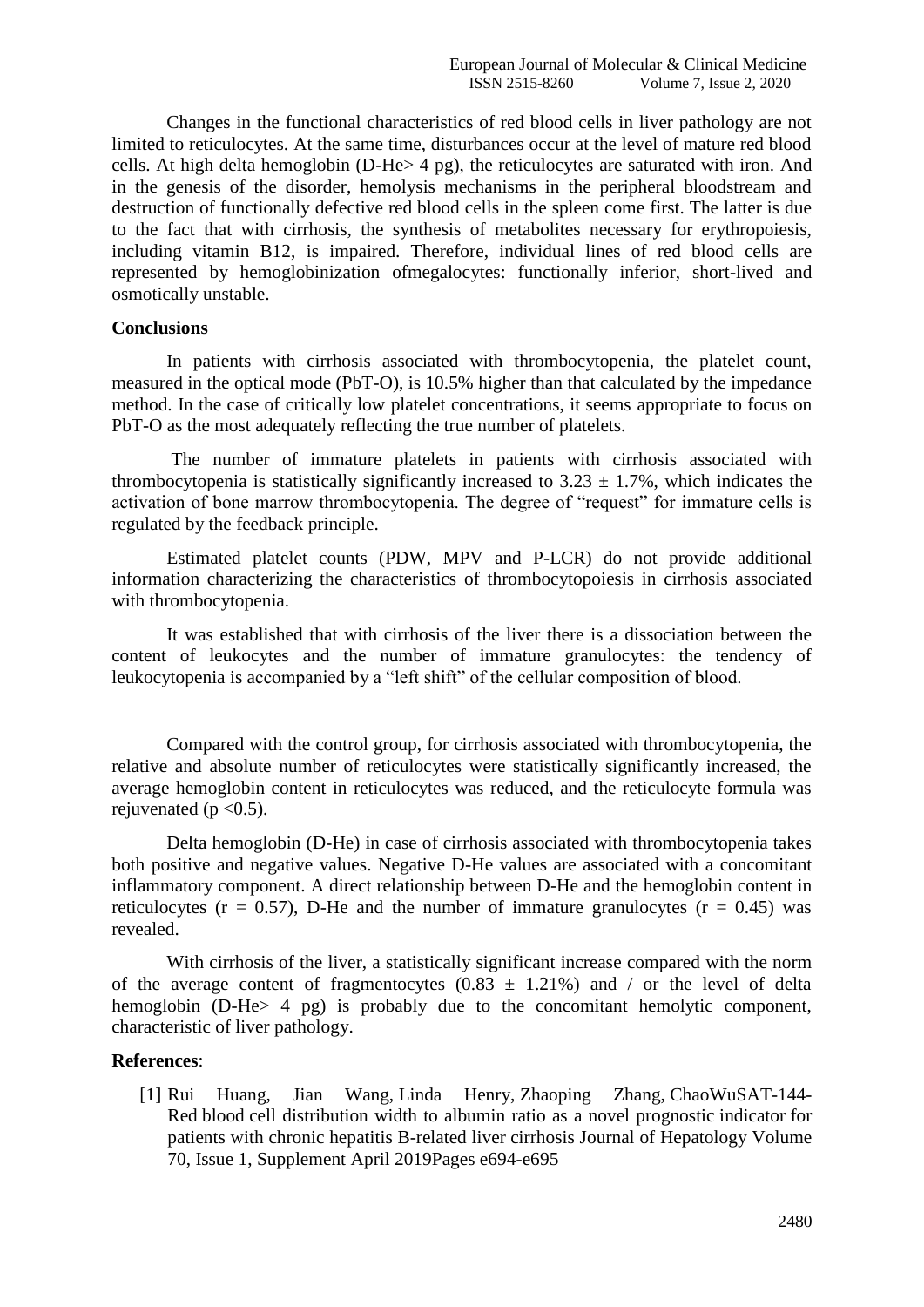- [2] K. J. Rhee, K. A. Chandarana, R. Ruparelia, E. Woolman, M. Y. Morgan 278 Blood [Glucose And Glycosylated Haemoglobin Are Insensitive](https://www.sciencedirect.com/science/article/pii/S0168827808602809)  Diagnostic Indicators [Of Glucose Intolerance In Patients With](https://www.sciencedirect.com/science/article/pii/S0168827808602809) Cirrhosis Journal of Hepatology Volume 48, Supplement 22008Pages s111-s112
- [3] JiaYao, XiaoshuangZhou, LiliYuan, LingyunNiu, JunX[uPrognostic](https://www.sciencedirect.com/science/article/pii/S0261561419330183) value of the third lumbar skeletal muscle mass index in patients with liver [cirrhosis](https://www.sciencedirect.com/science/article/pii/S0261561419330183) and as cites [Clinical](https://www.sciencedirect.com/science/journal/02615614) [Nutrition](https://www.sciencedirect.com/science/journal/02615614) Volume 39, Issue 6June 2020Pages 1908-1913
- [4] Jeyamani Ramachandran, Richard J. Woodman, Kate R. Muller, Rachel Wundke, Alan J. Wigg Validation of Knowledge [Questionnaire](https://www.sciencedirect.com/science/article/pii/S1542356519313850) for Patients With Liver [Cirrhosis](https://www.sciencedirect.com/science/article/pii/S1542356519313850) Clinical [Gastroenterology](https://www.sciencedirect.com/science/journal/15423565) and Hepatology Volume 18, Issue 8July 2020Pages 1867-1873.e1
- [5] James F. Crismale, Scott L. Friedma[nAcuteLiverInjuryandDecompensated](https://www.sciencedirect.com/science/article/pii/S0025712520300183) Cirrhosi[sMedicalClinicsofNorthAmeri](https://www.sciencedirect.com/science/article/pii/S0025712520300183) [caV](https://www.sciencedirect.com/science/journal/00257125)olume 104, Issue 4July 2020Pages 647-662
- [6] LauraTurco, GuadalupeGarcia-Tsao, IleniaMagnani, MarcelloBianchini, FilippoSchepi[sCardiopulmonaryhemodyna](https://www.sciencedirect.com/science/article/pii/S0168827818300114) [micsand C](https://www.sciencedirect.com/science/article/pii/S0168827818300114)reactiveproteinasprognostic indicators [incompensatedanddecompensated](https://www.sciencedirect.com/science/article/pii/S0168827818300114) cirrhosi[sJour](https://www.sciencedirect.com/science/article/pii/S0168827818300114) [nalofHepatologyV](https://www.sciencedirect.com/science/journal/01688278)olume 68, Issue 5May 2018Pages 949-958
- [7] Tai-ChungTseng, Chun-JenLiu, Crystal T. Chang, Tung-HungSu, Jia-HorngKa[oHEV](https://www.sciencedirect.com/science/article/pii/S0168827820300295)  superinfectionacceleratesdiseaseprogressioninpatientswithchronic HBV [infectionandincreasesmortalityinthosewith](https://www.sciencedirect.com/science/article/pii/S0168827820300295) cirrhosi[sJournalofHepatologyV](https://www.sciencedirect.com/science/article/pii/S0168827820300295)olume 72, Issue 6June 2020Pages 1105-1111
- [8] JuanCarlosGarcía-Pagán, SaadSaffo, MattiasMandorfer, GuadalupeGarcia-Tsa[oWheredoes TIPS fitinthemanagementofpatientswith](https://www.sciencedirect.com/science/article/pii/S2589555920300562) cirrhosis[?JHEP](https://www.sciencedirect.com/science/article/pii/S2589555920300562)  [ReportsI](https://www.sciencedirect.com/science/journal/25895559)npress, journalpre-proofAvailableonline 23 May 2020Article 100122
- [9] AmandaBruderRassi, ElbioAntoniod'Amico, ArmandoTripodi, TâniaRubiaFloresdaR ocha, AlbertoQueirozFaria[sFreshfrozenplasmatransfusioninpatientswith](https://www.sciencedirect.com/science/article/pii/S0168827819305446) cirrhosis and [coagulopathy: Effectonconventionalcoagulationtestsandthrombomodulin](https://www.sciencedirect.com/science/article/pii/S0168827819305446)[modifiedthrombingenerationJournalofHepatologyV](https://www.sciencedirect.com/science/article/pii/S0168827819305446)olume 72, Issue 1January 2020Pages 85-94
- [10] GuixiangSun, XiangfuLiu, ZhiguoLiu, JianguoTan, AiqingWe[nA](https://www.sciencedirect.com/science/article/pii/S1590865816306971)  multicenterstudyof blood [componenttransfusioninpatientswithliver](https://www.sciencedirect.com/science/article/pii/S1590865816306971) cirrhosis inChina: [Patientcharacteristics, transfusionpractice,](https://www.sciencedirect.com/science/article/pii/S1590865816306971) transfusionpractice, transfusionpractice, [andoutcomes](https://www.sciencedirect.com/science/article/pii/S1590865816306971)[DigestiveandLiverDiseaseV](https://www.sciencedirect.com/science/journal/15908658)olume 48, Issue 12December 2016Pages 1478-1484
- [11] ChristianLabenz, GerritToenges, Jörn M. Schattenberg, MichaelNagel, Marcus-AlexanderWörn[sHealth](https://www.sciencedirect.com/science/article/pii/S0953620519303176)[relatedqualityoflifeinpatientswithcompensatedanddecompensatedliver](https://www.sciencedirect.com/science/article/pii/S0953620519303176) cirrhosi[sEurope](https://www.sciencedirect.com/science/journal/09536205) [anJournalofInternalMedicineV](https://www.sciencedirect.com/science/journal/09536205)olume 70December 2019Pages 54-59
- [12] AgnieszkaSwidnicka-Siergiejko, UrszulaWereszczynska-Siemiatkowska, Andrzej Siemiatkowski, JustynaWasielica-Berger, Andrzej Dabrowsk[iThe imbalance of peripheral interleukin-18 and transforming growth](https://www.sciencedirect.com/science/article/pii/S1043466618304113)  [factor-β1 levels in patients with](https://www.sciencedirect.com/science/article/pii/S1043466618304113) cirrhosis and esophageal varice[sCytokine](https://www.sciencedirect.com/science/journal/10434666) Volume 113 January 2019 /'52Pages 440-445
- [13] Doaa I. Mohamed, EmanKhairy, Sara A. Khedr, Eman K. Habib, Omnyah A. El-kharash[iN-acetylcysteine \(NAC\)](https://www.sciencedirect.com/science/article/pii/S0197018619304826)  [alleviatestheperipheralneuropathyassociatedwithliver](https://www.sciencedirect.com/science/article/pii/S0197018619304826) cirrhosis viamodulationofneural [MEG3/PAR2/ NF-ҡBaxisNeurochemistryInternationalV](https://www.sciencedirect.com/science/article/pii/S0197018619304826)olume 132 January 2020 Article 104602